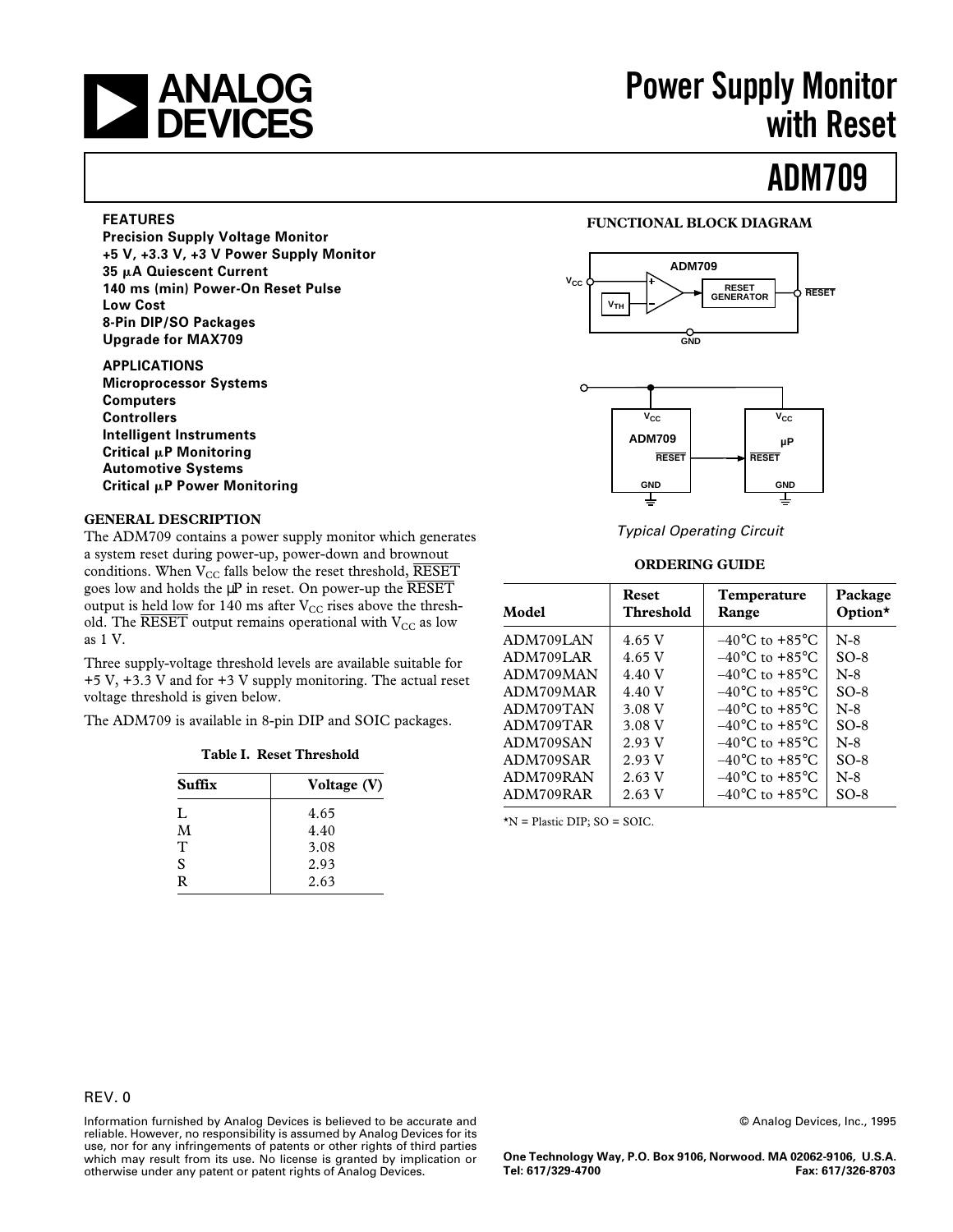# $ADM709 - SPECIFICATIONS$  (V<sub>CC = Full Operating Range, T<sub>A</sub> = T<sub>MIN</sub> to T<sub>MAX</sub> unless otherwise noted)</sub>

| Parameter                               | Min                 | Typ  | Max  | <b>Units</b> | <b>Test Conditions/Comments</b>                                          |
|-----------------------------------------|---------------------|------|------|--------------|--------------------------------------------------------------------------|
| V <sub>CC</sub> Operating Voltage Range | 1.0                 |      | 5.5  | V            | $T_A = 0$ °C to +70°C                                                    |
|                                         | 1.2                 |      | 5.5  | V            | $T_A = -40$ °C to +85°C                                                  |
| Supply Current                          |                     | 35   | 85   | μA           | $V_{CC}$ < 3.6 V, $T_A$ = 0°C to +70°C                                   |
|                                         |                     | 35   | 110  | μA           | $V_{\text{CC}}$ < 3.6 V, T <sub>A</sub> = -40°C to +85°C                 |
|                                         |                     | 65   | 150  | μA           | $V_{\rm CC}$ < 5.5 V, T <sub>A</sub> = 0°C to +70°C                      |
|                                         |                     | 65   | 200  | μA           | $V_{\text{CC}}$ < 5.5 V, T <sub>A</sub> = -40°C to +85°C                 |
| Reset Threshold                         | 4.5                 | 4.65 | 4.75 | V            | ADM709L                                                                  |
|                                         | 4.25                | 4.40 | 4.50 | V            | ADM709M                                                                  |
|                                         | 3.00                | 3.08 | 3.15 | V            | ADM709T                                                                  |
|                                         | 2.85                | 2.93 | 3.00 | V            | ADM709S                                                                  |
|                                         | 2.55                | 2.63 | 2.70 | V            | ADM709R                                                                  |
| $V_{CC}$ to RESET Delay                 |                     | 20   |      | μs           | $V_{CC}$ = Reset Threshold max-min                                       |
| <b>RESET Active Time-Out Period</b>     | 140                 | 280  | 380  | ms           | $V_{CC}$ = Reset Threshold max, $V_{CC}$ Rising                          |
| <b>RESET Output Voltage</b>             |                     |      | 0.3  | V            | $\Delta$ DM709R/S/T, I <sub>SINK</sub> = 1.2 mA, V <sub>CC</sub> = Reset |
|                                         |                     |      |      |              | Threshold min                                                            |
|                                         |                     |      | 0.4  | V            | ADM709L/M, $I_{\text{SINK}}$ = 3.2 mA. $V_{\text{CC}}$ = Reset           |
|                                         |                     |      |      |              | Threshold min                                                            |
|                                         |                     |      | 0.3  | V            | $I_{\text{SINK}}$ = 50 µA. $V_{\text{CC}}$ ≥ 1.0 V                       |
|                                         |                     |      | 0.4  | V            | $I_{\text{SINK}} = 100 \mu A$ . $V_{CC} \ge 1.2 V$                       |
|                                         | $0.8 \times V_{CC}$ |      |      | V            | ADM709R/S/T, $I_{\text{SOURCE}}$ = 500 µA, $V_{\text{CC}} \geq$ Reset    |
|                                         |                     |      |      |              | Threshold max                                                            |
|                                         | $V_{CC}$ -1.5 V     |      |      | V            | ADM709L/M, $I_{\text{SOLRCE}}$ = 800 µA, $V_{CC} \geq$ Reset             |
|                                         |                     |      |      |              | Threshold max                                                            |

Specifications subject to change without notice.

#### **ABSOLUTE MAXIMUM RATINGS\***

| $(T_A = +25$ °C unless otherwise noted)                                                    |
|--------------------------------------------------------------------------------------------|
|                                                                                            |
| RESET Output $\ldots \ldots \ldots \ldots \ldots \ldots -0.3$ V to V <sub>CC</sub> + 0.3 V |
|                                                                                            |
|                                                                                            |
|                                                                                            |
|                                                                                            |
|                                                                                            |
|                                                                                            |
| <b>Operating Temperature Range</b>                                                         |
| Industrial (A Version) $\dots \dots \dots \dots \dots -40^{\circ}C$ to +85 °C              |
| Lead Temperature (Soldering, 10 secs)  +300°C                                              |
|                                                                                            |
|                                                                                            |
| Storage Temperature Range $\dots \dots \dots \dots -65$ °C to +150°C                       |
|                                                                                            |

\* Stresses above those listed under "Absolute Maximum Ratings" may cause permanent damage to the device. This is a stress rating only and functional operation of the device at these or any other conditions above those listed in the operational sections of this specification is not implied. Exposure to absolute maximum ratings for extended periods of time may affect device reliability.

#### **PIN FUNCTION DESCRIPTION**

| Mnemonic     | Pin No.       | Function                                                                                                                                                 |
|--------------|---------------|----------------------------------------------------------------------------------------------------------------------------------------------------------|
| NC.          | 1, 4, 5, 6, 8 | No Connect Pins.                                                                                                                                         |
| $V_{CC}$     | 2             | $+5$ V, $+3.3$ V, $+3$ V Power Supply<br>Input.                                                                                                          |
| <b>RESET</b> |               | Logic Output. It remains low while<br>$V_{CC}$ is below the reset threshold<br>voltage and for 280 ms (typ) after<br>$V_{CC}$ rises above the threshold. |
|              | 3             | Ground, 0 V.                                                                                                                                             |

## **PIN CONFIGURATION**

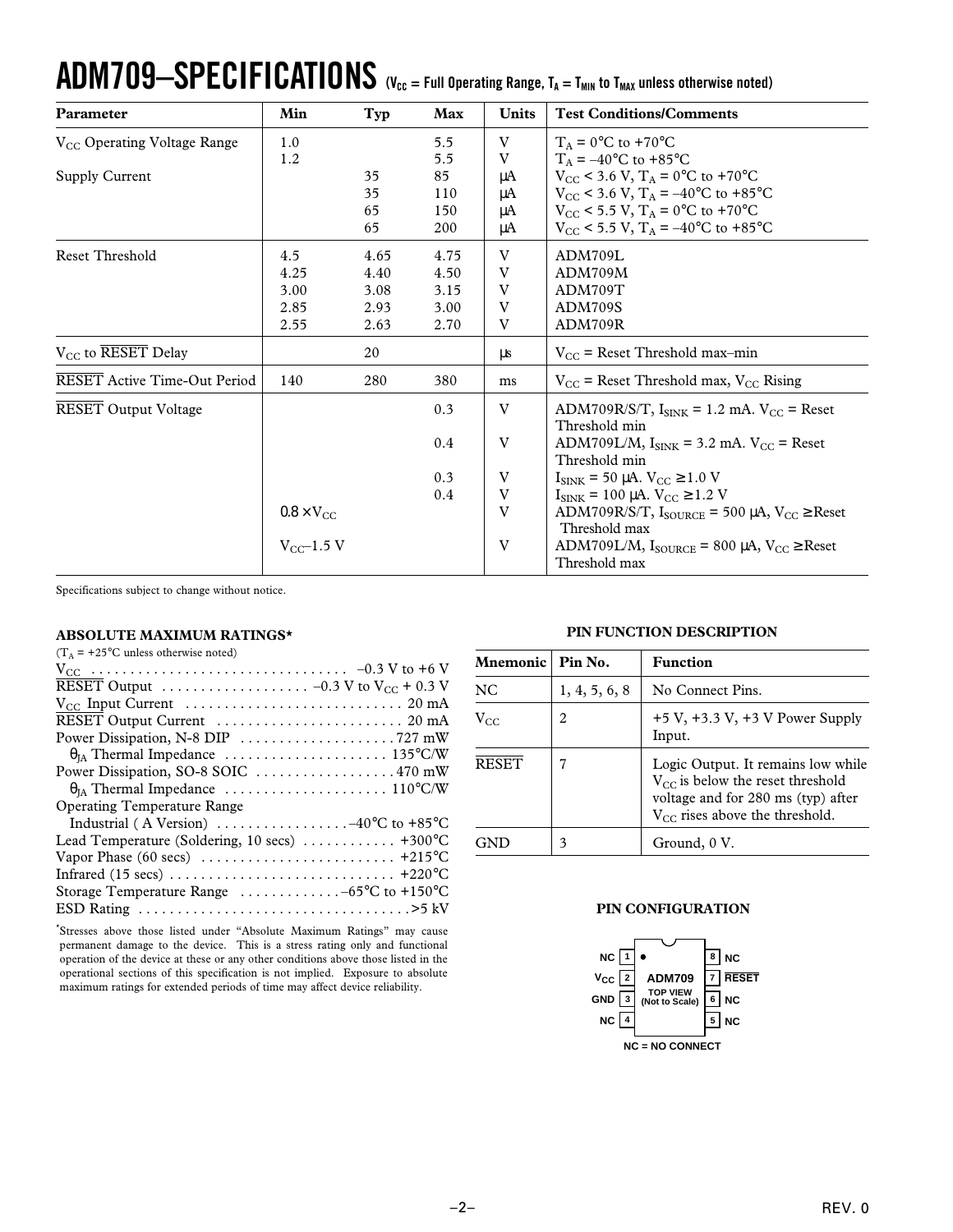

Figure 1. Functional Block Diagram



Figure 2. Typical Operating Circuit

## **CIRCUIT INFORMATION RESET Output**

RESET is an active low output which provides a reset signal to the microprocessor whenever the  $V_{CC}$  supply voltage is below the reset threshold. An internal timer holds RESET low for 140 ms after the voltage on  $V_{CC}$  rises above the threshold. This is intended as a power-on reset signal for the processor. It allows time for the power supply and microprocessor to stabilize after power up. Similarly a power supply brownout will initiate a processor reset. On power-down, the RESET output remains low with  $V_{CC}$  as low as 1 V. This ensures that the microprocessor is held in a stable shutdown condition as the power supply drops.



Figure 3. Power Off/On *RESET* Timing



Figure 4.  $\overline{\text{RESET}}$  Output vs.  $V_{CC}$ 

## **RESET at Voltages < 1 V**

The ADM709 RESET output is guaranteed to operate with supply voltages as low as  $1$  V. If it is desired that the  $\overline{\text{RESET}}$ output remains low below 1 V, then a pull-down resistor should be connected between the RESET output and GND. A resistor of 100 k $\Omega$  is suitable. This is illustrated in Figure 5.



Figure 5.  $\overline{RESET}$  Valid @  $V_{CC}$  < 1 V

## **Glitch Immunity**

The ADM709 is immune to short transients which may occur on the  $V_{CC}$  line. This is important so that spurious resets are not generated as a result of minor glitches on the power supply.

Additional glitch immunity may be obtained by connecting a capacitor (0.1  $\mu$ F or greater) as close as possible to the V<sub>CC</sub> pin on the device.

#### **Microprocessors with Bidirectional I-O**

Some microprocessors or microcontrollers such as the MC68HC11 have bidirectional reset lines. In order to avoid signal contention, a resistor of 4.7 kΩ should be connected between the ADM709 RESET output and the microcontroller RESET line. This arrangement is shown in Figure 6.



Figure 6. Interfacing to Microprocessors with Bidirectional *RESET*